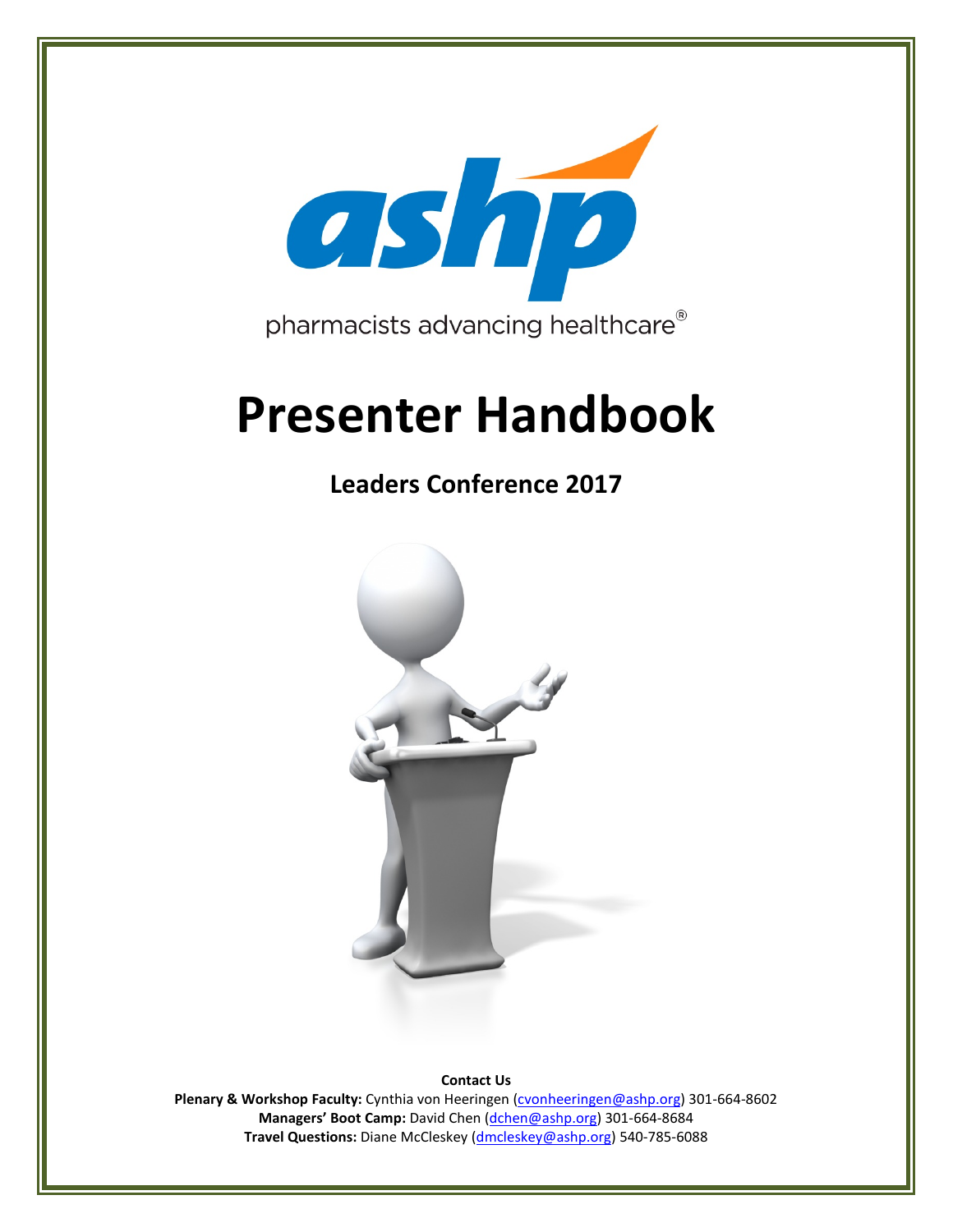# **TABLE OF CONTENTS**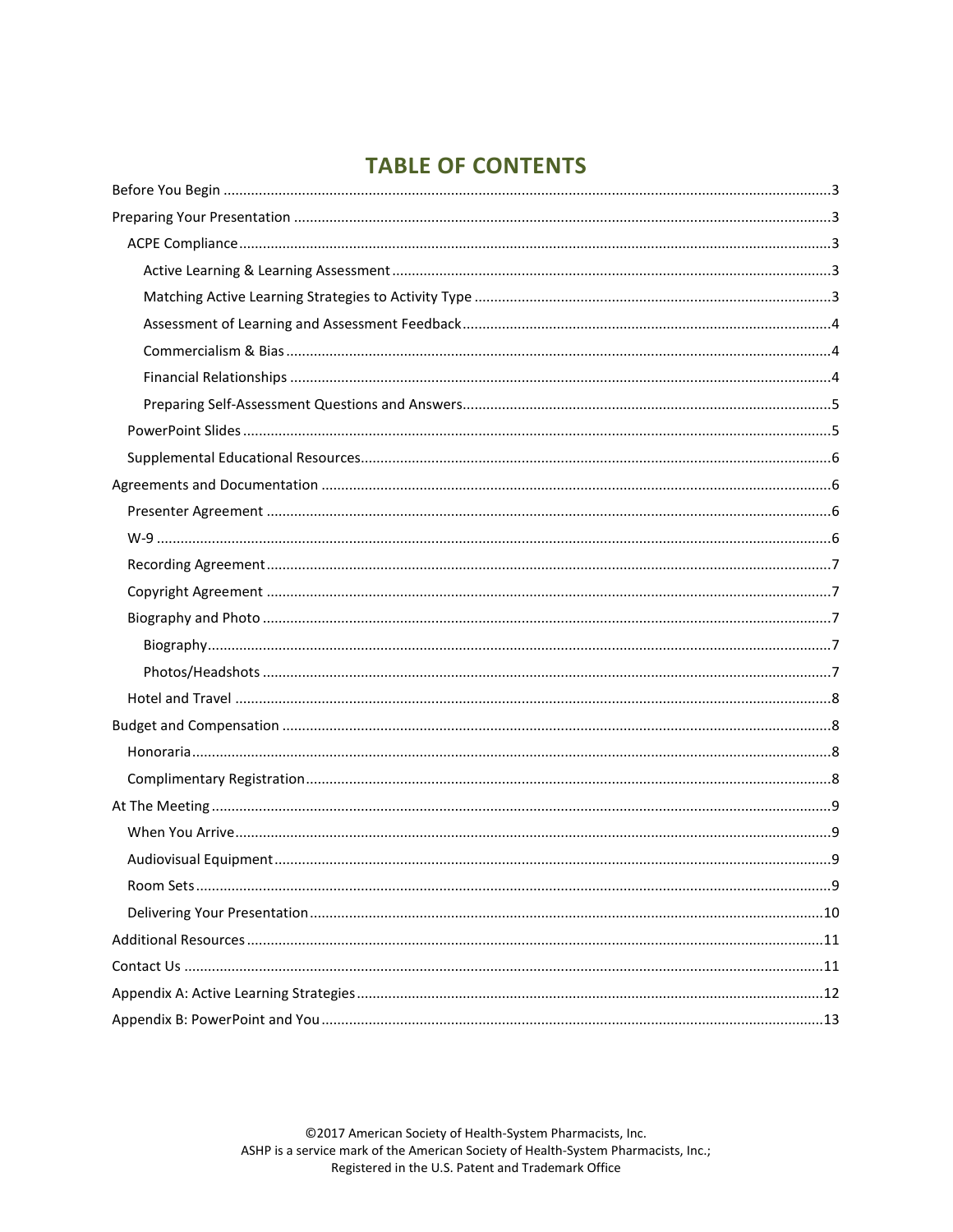**THANK YOU for agreeing to serve as a presenter!** Your participation is an important contribution to the profession and a great way to share your expertise with peers and colleagues.

This handbook provides important instructions on preparing materials related to your session. Also provided to you is a checklist to help keep you on track. If you have any questions, then contact the Educational Services Division a[t EducServ@ashp.org.](mailto:EducServ@ashp.org) We are here to help you in any way we can, but it is important that you adhere to the deadlines.

**ASHP WOULD LIKE TO STRESS SKILL DEVELOPMENT THROUGH SESSIONS FEATURING DYNAMIC, INTERACTIVE INSTRUCTIONAL STRATEGIES.** Many meeting attendees have come to expect and look forward to this in our educational programming. As a presenter, keep this in mind as you plan your presentation.

# **BEFORE YOU BEGIN**

- <span id="page-2-0"></span> Ensure your learning objectives and content correspond with the direction provided by your ASHP staff representative.
- The key to an effective presentation is selecting material that meets the needs and level of the audience. This conference is geared towards pharmacy leaders and aspiring leaders.
- Rehearse your presentation carefully and do not speak longer than your allotted time.
- The best presentation provides your audience with state-of-the-art information; what attendees want most are practical insights, tips, and strategies to take home and apply in their practices.

# **PREPARING YOUR PRESENTATION**

#### <span id="page-2-2"></span><span id="page-2-1"></span>**ACPE Compliance**

ASHP promotes quality education programs that are free from commercialism and bias. **ALL CE PROGRAMS MUST INCLUDE AN ACTIVE LEARNING STRATEGY AND LEARNING ASSESSMENT FOR EACH PROGRAM OBJECTIVE** in compliance with standards passed by the Accreditation Council for Pharmacy Education (ACPE). ACPE is the body that accredits ASHP as a provider of continuing pharmacy education.

As a presenter, you share ASHP's mission to provide the best educational programs for all attendees. Maintaining ACPE accreditation status is vital to ASHP's mission. If you would like more information about the standards, visit: [http://www.acpe-accredit.org/standards/default.asp.](http://www.acpe-accredit.org/standards/default.asp)

#### **How to Develop a Quality Program**

Visit ASHP's **For Presenters** Website where you will find tools and resources to assist you in the development of a quality educational program reflective of ACPE Standards and ASHP's educational guidelines.

Visit:<https://www.ashp.org/Meetings-and-Events/Get-Involved-in-a-Meeting/For-Presenters>

#### <span id="page-2-3"></span>*ACTIVE LEARNING & LEARNING ASSESSMENT*

All CE sessions are required to incorporate **active learning strategies**, as well as a **learning assessment** for *each* of your session learning objectives. Active learning strategies engage the audience in the activity and should be appropriate for your session type as outlined in the table below. Learning assessment involves feedback to learners on how well they have answered questions or completed a learning exercise, such as a case study. Contact your Program Chair if you are unsure of the activity type for your session

#### <span id="page-2-4"></span>*MATCHING ACTIVE LEARNING STRATEGIES TO ACTIVITY TYPE*

Below are ideas on how to incorporate active learning into your session. This list should serve as a guide and is not meant to be comprehensive.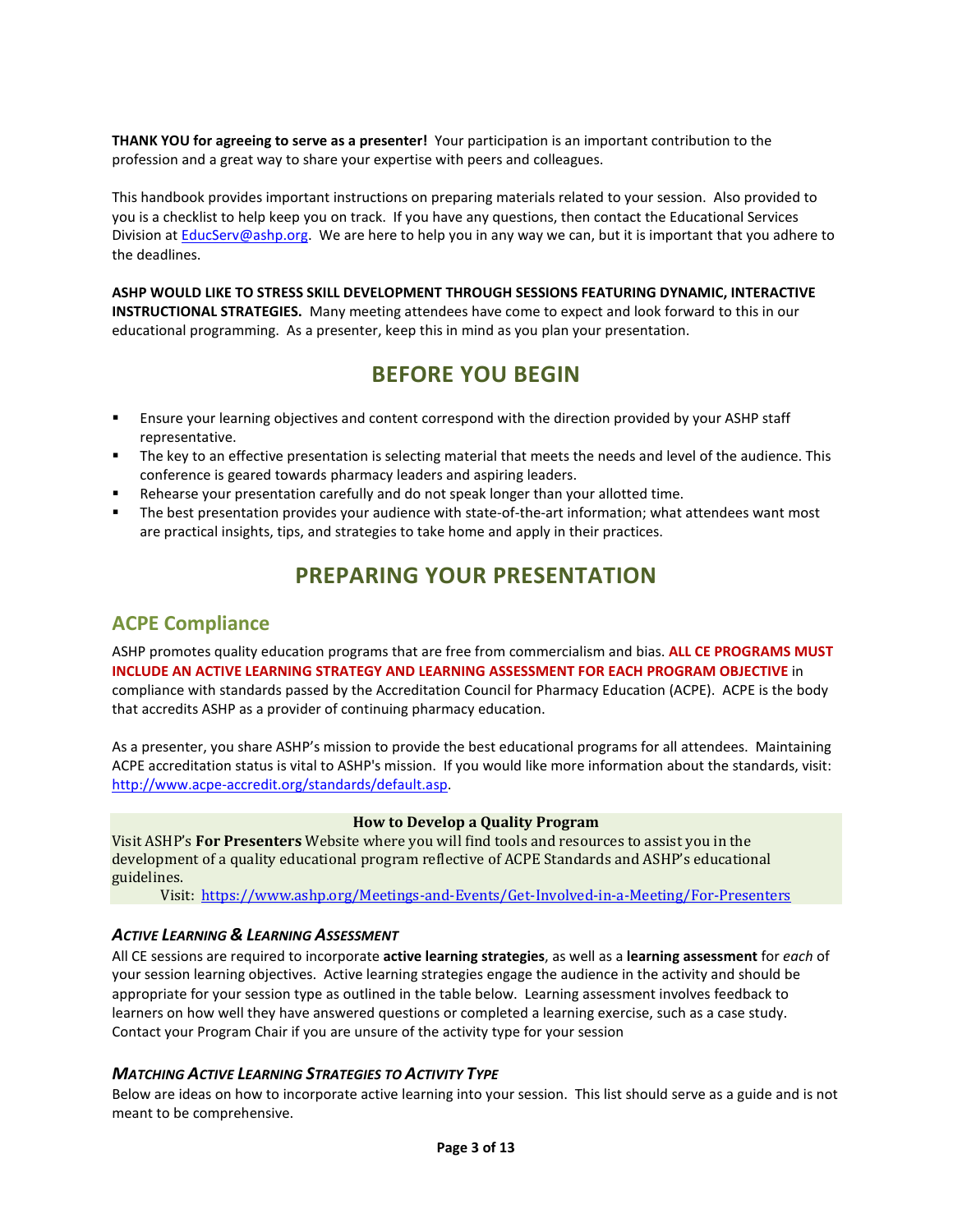| <b>Active Learning Strategy</b>      | <b>Knowledge-Based Activity</b> | <b>Application-Based Activity</b> |
|--------------------------------------|---------------------------------|-----------------------------------|
| Lecture with questions               |                                 |                                   |
| Games and quizzes to practice recall |                                 |                                   |
| Demonstration                        |                                 |                                   |
| Example with practice                |                                 |                                   |
| Interactive case study               |                                 |                                   |
| Interactive scenario                 |                                 |                                   |
| Role play                            |                                 |                                   |
| Simulation                           |                                 | w                                 |
| Application exercises                |                                 |                                   |
| Practice exercises                   |                                 |                                   |

*For more details, see Appendix A.*

#### <span id="page-3-0"></span>*ASSESSMENT OF LEARNING AND ASSESSMENT FEEDBACK*

|                               | <b>Knowledge-Based Activity</b>                                                                                                                                                                                                    | <b>Application-Based Activity</b>                                                                                                                   |
|-------------------------------|------------------------------------------------------------------------------------------------------------------------------------------------------------------------------------------------------------------------------------|-----------------------------------------------------------------------------------------------------------------------------------------------------|
| <b>Assessment of Learning</b> | Must include assessment questions<br>structured to determine the recall of<br>facts based on the learning objectives.<br>Techniques can be informal such as<br>audience response systems, color cards,<br>or the raising of hands. | Must include case studies structured to<br>apply the principles learned based on<br>the learning objectives.                                        |
| <b>Assessment of Feedback</b> | Feedback may include the correct<br>response to questions. For incorrect<br>responses, communicate that a<br>question was answered incorrectly and<br>provide rationale for the correct<br>response.                               | Feedback may include the correct<br>evaluation of case studies. When<br>responses are incorrect, explain the<br>rationale for the correct response. |

#### <span id="page-3-1"></span>*COMMERCIALISM & BIAS*

CE programs must offer an independent, equitable view of the topic and be free from commercial bias and promotion. To comply with ACPE standards, ASHP processes are:

- **Presented materials will be reviewed by ASHP and modified as needed to comply with the standard**.
- The version that is reviewed and approved by ASHP is the **final** version to be presented and disseminated to attendees.
- Reviewed materials (slides, etc.) will be pre-loaded onto the computer in your session room onsite.

\*\**Changes will be made ONLY if late-breaking information has become available, and will be made at the discretion of ASHP staff. In this case, email [EducServ@ashp.org](mailto:EducServ@ashp.org) with your request and justification.*

#### <span id="page-3-2"></span>*FINANCIAL RELATIONSHIPS*

ASHP requires that all prospective faculty, planning committee members, and others in a position to control content for continuing education activities, disclose all relevant financial relationships with commercial entities whose products and/or services will be discussed during the session.

 A "relevant financial relationship" exists if you (and/or your spouse/partner) are an employee, consultant, clinical investigator, author, shareholder, board member, speaker, or receive research support or other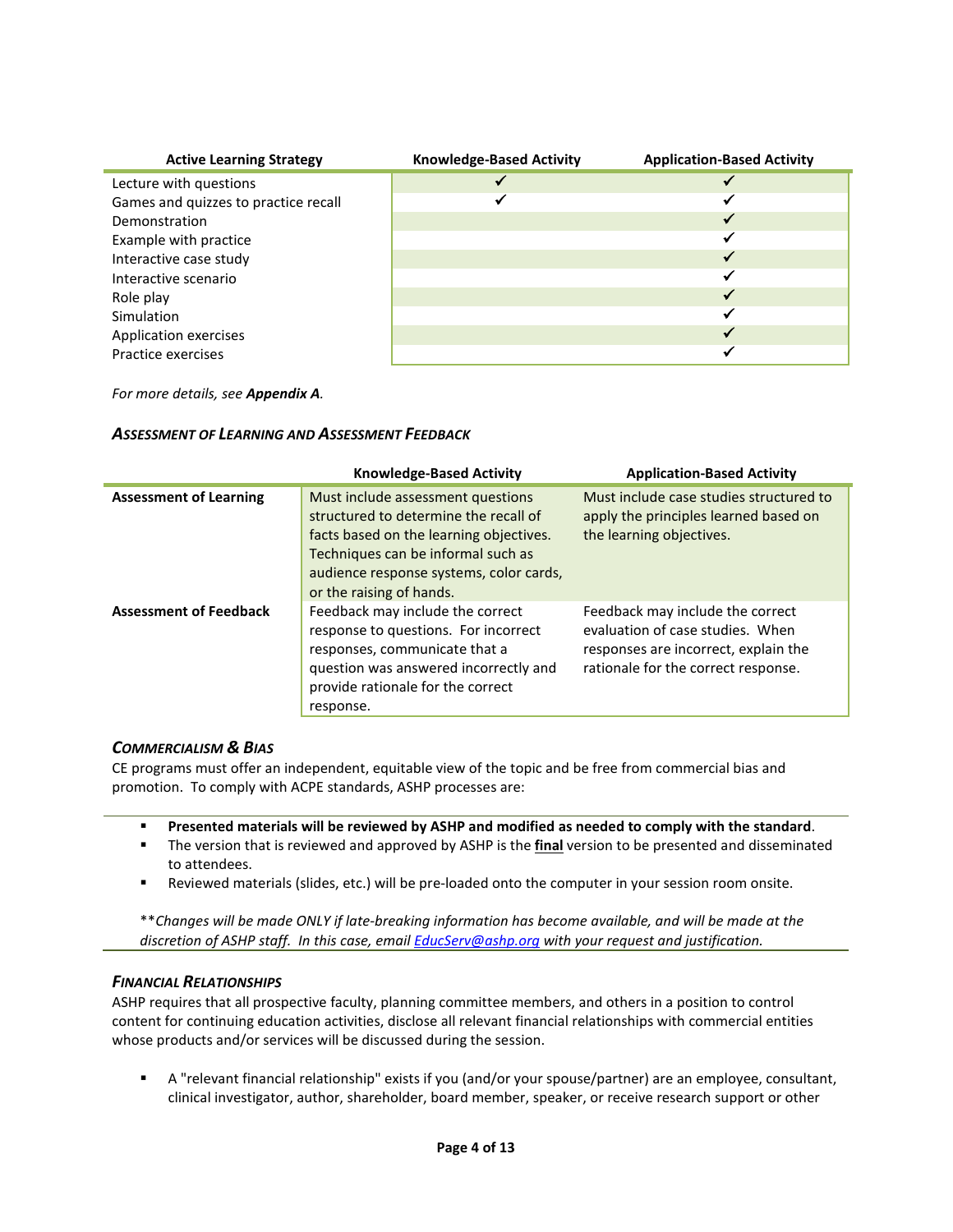financial benefit in any amount, from an organization whose products and/or services are to be discussed in the session. You must disclose all such relationships that have existed within the past twelve months.

- A "relevant financial relationship" also exists if your institution or hospital received support or other financial benefit in an amount equal to or great than \$5000 from an organization whose products and/or services are to be discussed.
- The financial relationship information you give here will be for *all* sessions you are participating in at this meeting. Prospective faculty members who refuse or fail to disclose their information in a timely manner may result in a session being ineligible for continuing education credit.



**ATTENTION: FAILURE TO DISCLOSE RELEVANT FINANCIAL RELATIONSHIPS IN A TIMELY MANNER MAY RESULT IN YOUR SESSION BEING INELIGIBLE FOR CONTINUING EDUCATION CREDIT.**

#### <span id="page-4-0"></span>*PREPARING SELF-ASSESSMENT QUESTIONS AND ANSWERS*

**Consider:**

- **Questions must be written either in multiple-choice or true/false format.**
- Questions must be simple, clearly stated, and relate only to the educational objective for which they were designed.
- Pose the question in the affirmative; avoid the use of negative statements such as "not" and "except" because they often confuse the learner.
- Answer choices should be specific and distinct, and not overlap with the other answers.

Avoid using the same or similar words in both the question and the correct answer as this may clue the learner to the correct answers.

## <span id="page-4-1"></span>**PowerPoint Slides**

A PowerPoint slide template will be provided by ASHP. All presenters should use this template to create their presentation. Review **Appendix B** for tips.

**NOTE: A single combined PowerPoint file** should be submitted for the entire session, and should be coordinated with your co-presenters.

- All PowerPoint slides must use an **aspect ratio of 16:9.**
- Slides must be received by the stated deadline. (See your Deadline Checklist.)
- **Slides must be on the official meeting slide template provided by ASHP.**
- **Do not include any company logos on any slides.**
- Do not put the CE code on any slides.
- All slides will be reviewed for commercial bias and edited by ASHP to conform to ACPE guidelines.
- The slides that are submitted to ASHP are considered final and changes are strongly discouraged. Presenters should contact their ASHP representative prior to the meeting if any changes are needed.
- If late-breaking information is released after submission of slides to ASHP, presenters should use a less specific slide and verbally announce the new information in the session.

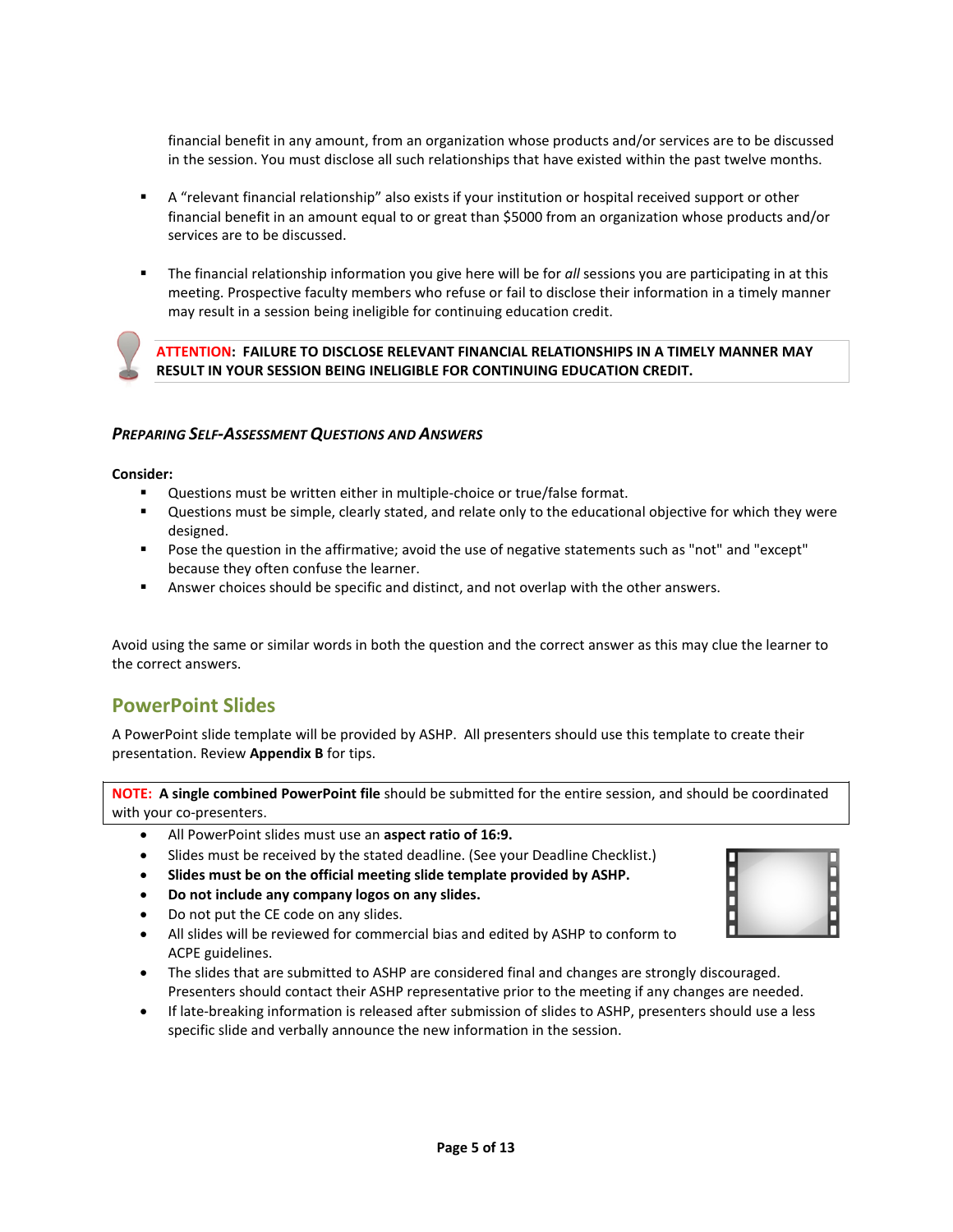# <span id="page-5-0"></span>**Supplemental Educational Resources**

In response to requests from meeting attendees for resources that provide more in-depth information about each educational presentation in an easy-to-use format, ASHP posts **Supplemental Educational Resources** on the ASHP Leaders Conference Website approximately two weeks in advance of the meeting. We'd like **your** presentation to be part of this important resource as it will enhance attendee satisfaction for your session and the overall meeting.

- PDFs of your session's PowerPoint slides will be made available to all attendees online approximately two weeks prior to the meeting. However, if you still want to distribute hard copies at your session, you are responsible for copying and shipping an appropriate number.
- ASHP does not provide copying services onsite, nor can ASHP print additional copies if the amount you provide is insufficient.
- **Do not bring hard copies unless you have discussed an appropriate quantity by emailing** [educserv@ashp.org](mailto:educserv@ashp.org) for a recommendation.
- ASHP does **not** provide reimbursement for printing of supplemental educational resources.

#### **Documents will be uploaded** *online***:**

- Presenter biography if not already submitted (one paragraph, third person, approximately 160 words)
- Additional session material (such as work sheets, forms, checklists, policies, charts, etc.)
- Bibliography or reference list
- PowerPoint™ Slides

# **AGREEMENTS AND DOCUMENTATION**

<span id="page-5-1"></span>The following items must be completed and submitted to ASHP according to the Deadline Checklist included with your confirmation letter.

#### <span id="page-5-2"></span>**Presenter Agreement**



ASHP will send a presenter confirmation to each presenter **once every presenter in your session has submitted their information online** (contact information, disclosure, recording and copyright agreements). This confirmation includes a letter describing the financial arrangements, responsibilities regarding hotel and travel arrangements, requirements for supplemental educational resources, and timetable by which all items need to be completed.

#### <span id="page-5-3"></span>**W-9**

ASHP must have a W-9 on file for all presenters receiving honoraria. If you have not received payment from ASHP in the past 24 months, have moved, or have had a name change, ASHP will need a new W-9. If you are uncertain when you last submitted a W-9 to ASHP, then be sure to submit a new one.

Download the form at[: http://www.irs.gov/pub/irs-pdf/fw9.pdf](http://www.irs.gov/pub/irs-pdf/fw9.pdf)

- Complete the W-9 Coversheet [\(https://www.ashp.org/-/media/assets/meetings-events/docs/meeting](https://www.ashp.org/-/media/assets/meetings-events/docs/meeting-events-w9-cover-sheet.ashx?la=en)[events-w9-cover-sheet.ashx?la=en\)](https://www.ashp.org/-/media/assets/meetings-events/docs/meeting-events-w9-cover-sheet.ashx?la=en)
- Send completed coversheet and W-9 form to [fmdw9@ashp.org](mailto:fmdw9@ashp.org) or fax to 301-634-5944.\*
- Use the tax ID number if honorarium will be made payable to a company.

*\*Important: Do not upload your W-9 online or send it anywhere other than the email address or fax number provided. This email address and fax number are secure and go directly to the ASHP Finance department.*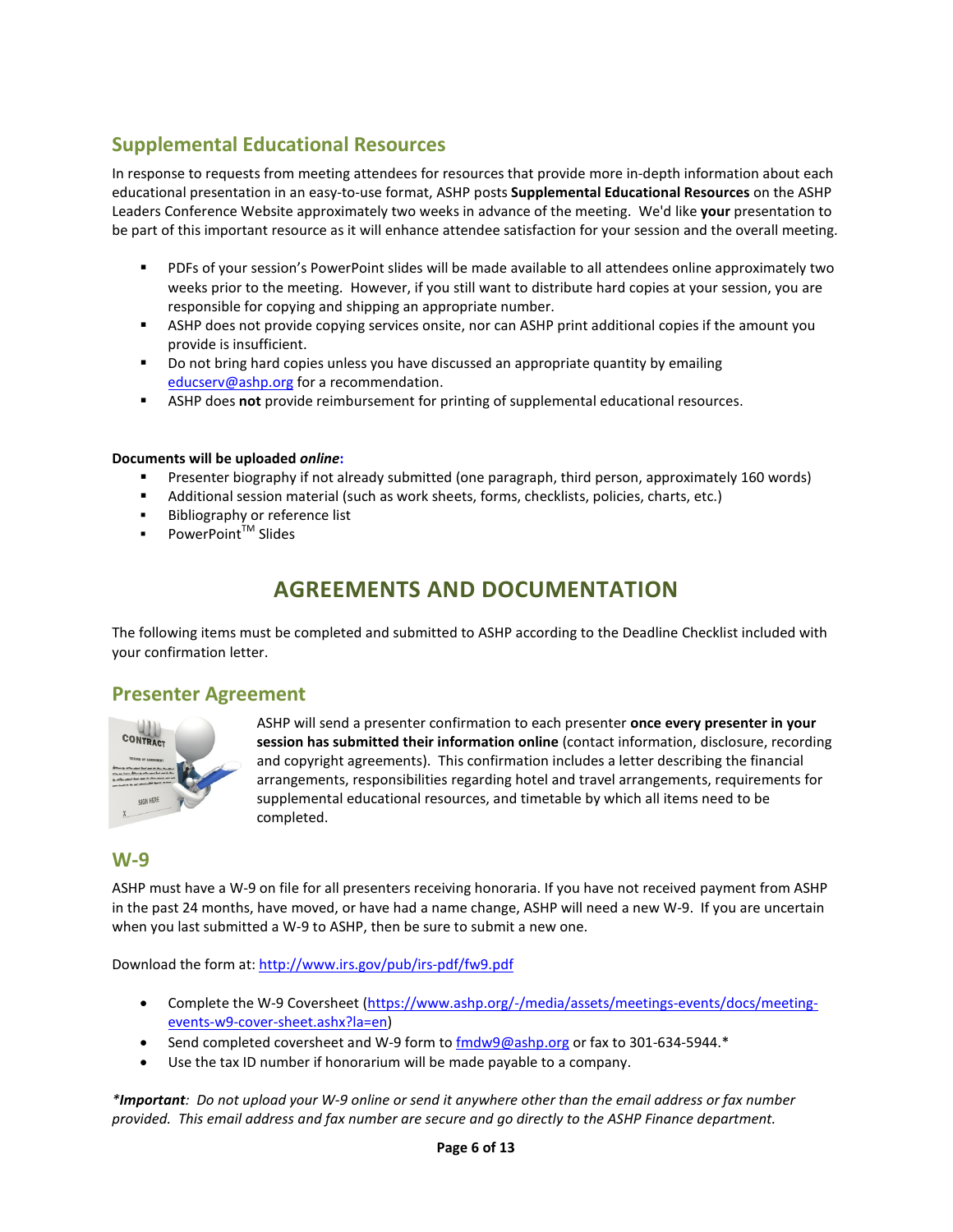# <span id="page-6-0"></span>**Recording Agreement**

ASHP may audio record your session and sync with your PowerPoint™ slides. Recordings may be used for any of the following:

- **Archival purposes**
- **Sale to meeting attendees and those unable to attend the meeting**
- **Posting to the ASHP Website**
- **•** Other media as outlined in the agreement

Note:

- All presenters, including the moderator and facilitators, are required to complete the Recording Agreement.
- Presenters are not required to be recorded; however, if any presenter refuses, the entire session will **not** be recorded.

The agreement covers all audio and video throughout a presentation.

## <span id="page-6-1"></span>**Copyright Agreement**

All presenters must obtain all necessary written permissions and releases for the use of any and all third partyproduced materials (e.g., cartoons, photographs, articles and tables from published materials) associated with their presentation. Be aware that permissions may require 2-6 weeks for approval. ASHP requires that all presenters agree to the following statement:

*I have the full authority to enter into this agreement and will obtain all necessary copyright permission or licenses from any individuals or organizations whose material is excluded or used in my presentation. I agree to indemnify and hold harmless ASHP against any claims, losses, expenses or damages that may be incurred by ASHP as a result of my presentation. In particular, I agree that the use of any materials prepared by me will not expose ASHP to liability for breach of confidence for infringement of copyright or similar liability.*

See your *Copyright Handbook* for guidelines on how to comply with copyright law.

## <span id="page-6-2"></span>**Biography and Photo**

**NEW!** All presenters are now **required** to submit a brief professional biography and headshot. They will be featured in meeting publications, promotions, and on the mobile app.

#### <span id="page-6-3"></span>*BIOGRAPHY*

You are asked to submit a brief biographical sketch of yourself that will be included in activity materials. The deadline for submitting this is noted on your Deadline Checklist. When preparing your bio sketch, follow this general format: (Please note the 160 word limit.)

- Full name and credentials with statement of current position.
- Education and training (e.g., residencies, fellowships) (note: years of completion are generally not included).
- **Pertinent research and practice interests.**
- **Professional achievements (e.g., relevant professional memberships and involvement, leadership** positions, awards)

#### <span id="page-6-4"></span>*PHOTOS/HEADSHOTS*

Photos are often included in activity materials, so submit your photo in electronic format. Photos should reflect a professional image. Images must be of the type JPG or PNG (>100KB).

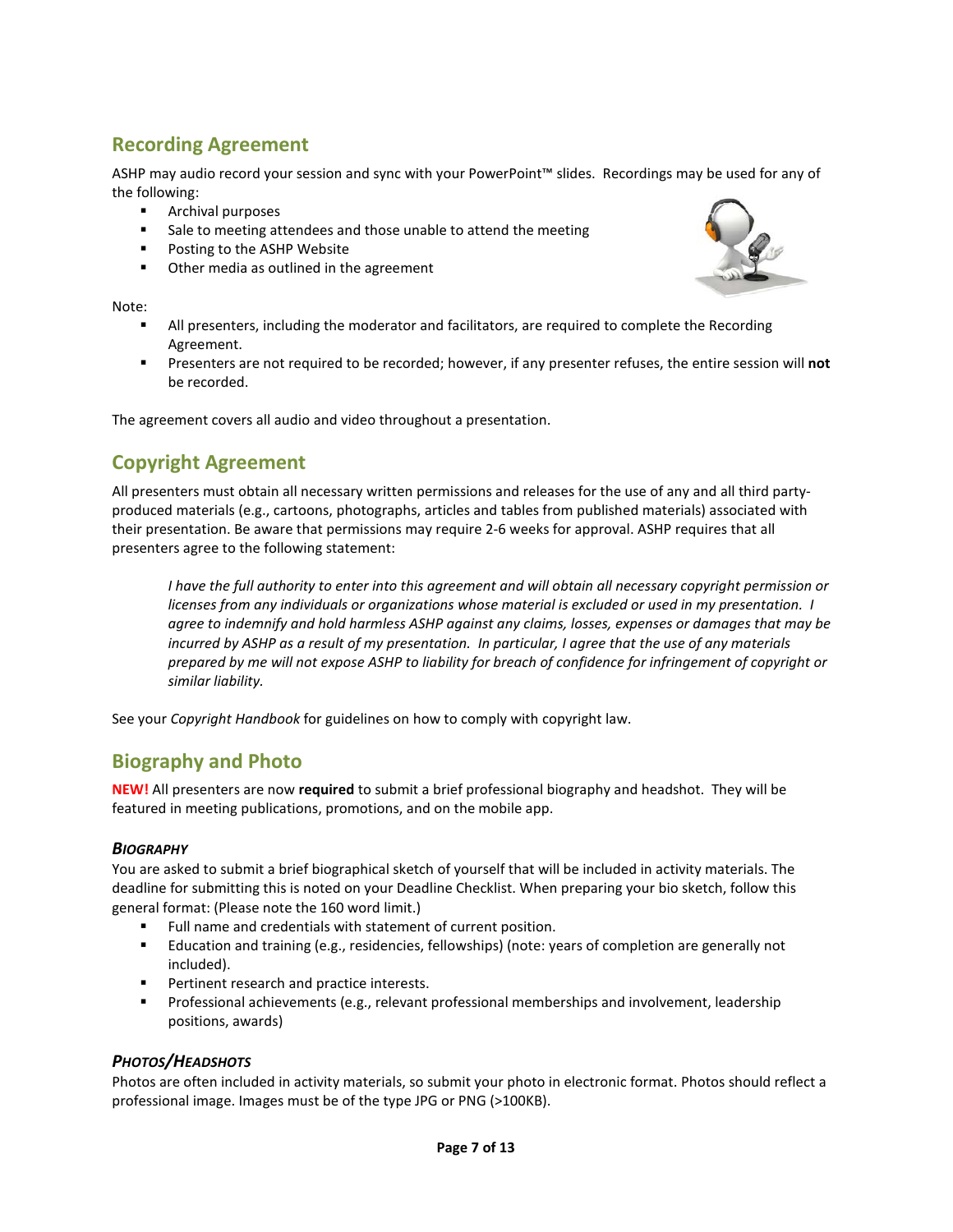## <span id="page-7-0"></span>**Hotel and Travel**

Refer to your presenter confirmation email for details on how to book your hotel and travel.



<span id="page-7-1"></span>Your confirmation letter specifies whether or not you will be receiving complimentary registration and/or honorarium.

## <span id="page-7-2"></span>**Honoraria**

Your confirmation letter from ASHP will indicate if you are eligible to receive an honorarium. All funds will be dispersed to presenters as **HONORARIA**.

- Checks will be dispersed approximately four weeks after the meeting.
- Checks will be dispersed only for those presenters who have submitted a W-9 or who have them on file with ASHP. Checks will be made payable and sent to the name and address on the W-9 form.
- A 1099 will be distributed in January, following the meeting. (For example, paid in 2017, 1099 in January 2018.)
- Under special circumstances, ASHP will allow a presenter to receive their funds as expense reimbursement. A written request must be sent to[: EducServ@ashp.org](mailto:EducServ@ashp.org)
- To comply with federal income tax regulations, all presenters receiving honoraria must submit their Social Security number or Tax ID number to ASHP on an IRS W-9 form.

ASHP retains final approval for all budget allocation. Justification for proposed variations or exceptions from the honoraria guidelines must be sent t[o educserv@ashp.org.](mailto:educserv@ashp.org)

#### **Attention Federal Employees**

ASHP is aware of the many guidelines and restrictions regarding reimbursement for employees of the U.S. federal government. Although submission of meals and incidental expenses receipts may not be required by your particular agency, ASHP REQUIRES YOU TO SUBMIT ORIGINAL RECEIPTS FOR ALL ITEMS YOU WISH TO BE REIMBURSED. This includes all meals, hotel, transportation, and parking. Since ASHP is NOT a federal agency, ASHP is subject to external auditors who require original receipts for all items for reimbursement. ASHP will only issue reimbursement for those items for which an original receipt has been submitted. Regarding maximum daily reimbursement rates, ASHP will adhere to guidelines per the U.S. General Services Administration ("G.S.A. Per Diem Rates") if required by your agency.

## <span id="page-7-3"></span>**Complimentary Registration**

- Your confirmation letter from ASHP will indicate if you are eligible to receive a **complimentary meeting registration**. **If so, do not register yourself**. ASHP will complete the paperwork, and you will receive your confirmation prior to the meeting.
- **Complimentary registrations are for this meeting only and are non-transferrable.**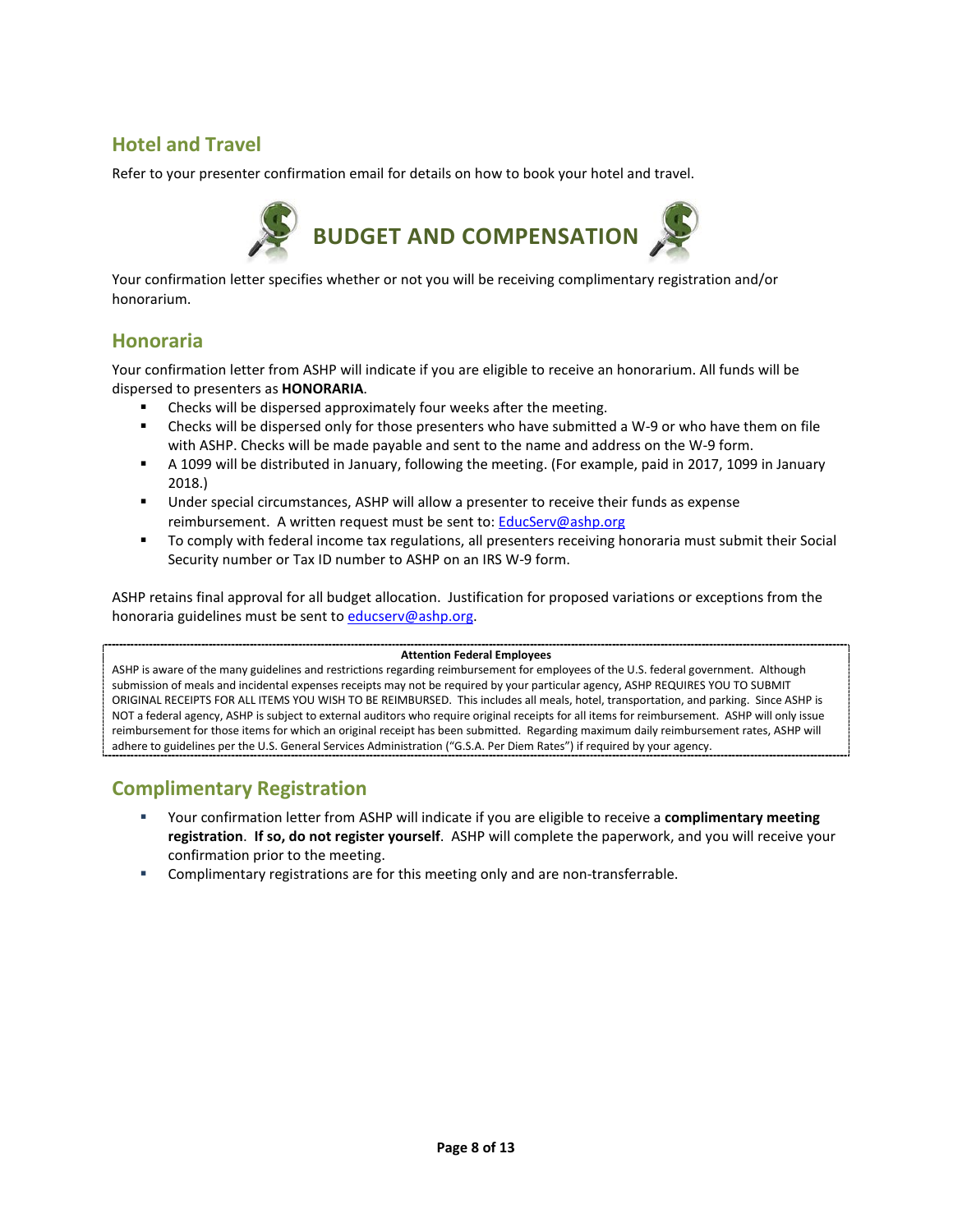# **AT THE MEETING**

### <span id="page-8-1"></span><span id="page-8-0"></span>**When You Arrive**

- All educational sessions and activities will be held at the primary meeting location unless otherwise specified. You may pick up your badge and other materials at Registration.
- Business casual dress is suggested for attendees for all meeting sessions, although presenters usually wear business attire. Since room temperatures in the convention center may be difficult to regulate, we suggest that you dress in layers to ensure your comfort at all times.
- Rehearse your presentation carefully and do not speak longer than your allotted time.

## <span id="page-8-2"></span>**Audiovisual Equipment**

At the meeting, a roving AV technician will be available to assist you as needed in the session room. All slides will be pre-loaded onto the session room laptops.

All educational sessions will be equipped with a standard audiovisual (AV) set. This set includes:

- Laptop Computer\*
- LCD Projector
- Screen
- Laser Pointer/Slide Advancer
- 1 Podium Mic
- Floor Mic(s) (handheld)
- 1 Lavaliere Mic (for each presenter)

*\*Presenters are not permitted to use their own laptops.*

## <span id="page-8-3"></span>**Room Sets**

All educational session rooms will have a standard room set. This room set includes:

- Classroom or roundtable seating as determined by ASHP (for workshops).
- Raised podium with lectern (for plenaries).
- Head table with chairs on podium as determined with your ASHP staff representative based on planned activities.



ASHP cannot provide office supplies or references such as pencils, pens, post-it notes, index cards, scotch tape, dictionaries, text books, baskets, etc. If desired, presenters may supply their own. ASHP will not reimburse any extra expenses incurred should you decide to provide such items.

**AV requests cannot be accommodated onsite.** Confirm any additional audiovisual equipment for your session with your Program Chair prior to the meeting.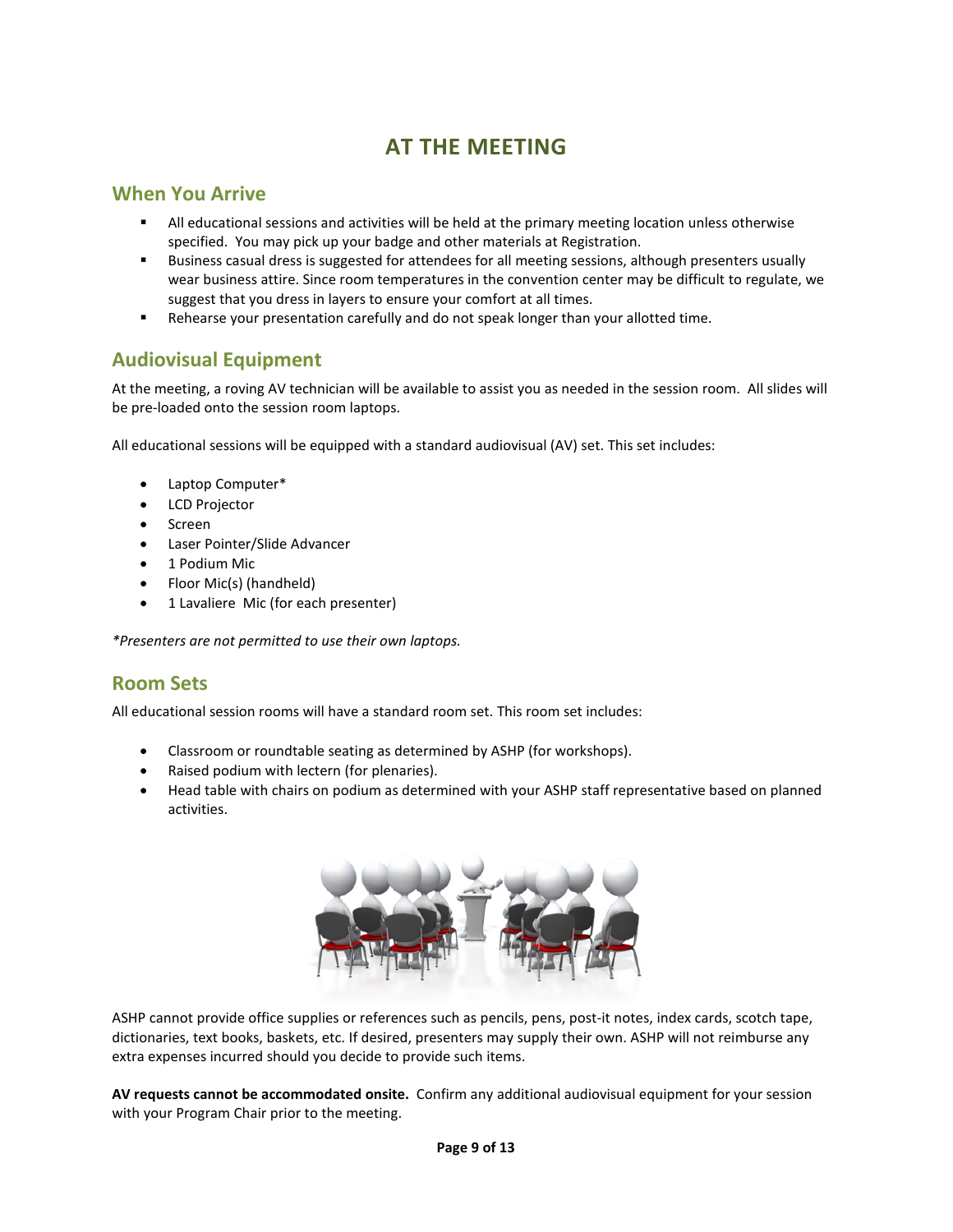## <span id="page-9-0"></span>**Delivering Your Presentation**

- 1. Arrive at the session room 30 minutes **before the start of the session**. Use this time to orient yourself to the podium, microphone, etc. An ASHP staff member will also be assigned to check in with each session to assist with problems.
- 2. **Begin with a "grabber."** Think of an attention-getting opening for your portion of the program. Some ideas for doing this include presenting an interesting or unusual fact, thought-provoking quote or cartoon related to your topic. A personal experience illustrating the need for the information to be presented may work well.
- 3. **Volume:** Your goal should be to speak loudly enough to be easily heard but not so loud as to make it uncomfortable for participants to listen.
- 4. **Pace:** If your pace is too fast, your material will be hard for learners to absorb. If it is too slow, their attention may wander.
- 5. **Pitch:** Listeners favor lower-pitched voices so keep this in mind and aim for lower part of your range while remaining natural.
- 6. **Variety:** As you know, a monotone can

induce boredom so strive for a range of vocal variety to keep learner interest.

- 7. **Clarity:** Enunciate clearly so participants can easily understand you.
- 8. **Try this:** Sometime when you are alone (while driving for example), try reciting the alphabet in many different ways. Say some letters loud, some soft and all the variations in between. Say them fast and slow, high and low. While you may feel silly, this will acquaint you with your range of possibilities in using your voice during presentations.
- 9. **Avoid vocal fillers: "**Ah", "um", "you know", "so", throat-clearing, etc.
- 10. **End with a "bang".** People remember best what they hear first and last. You've already done your "grabber" at the beginning. Make your ending count, too. Summarize the points you want your audience to leave with. Incorporate a way to make these points memorable, such as with an illustrated story, anecdote or picture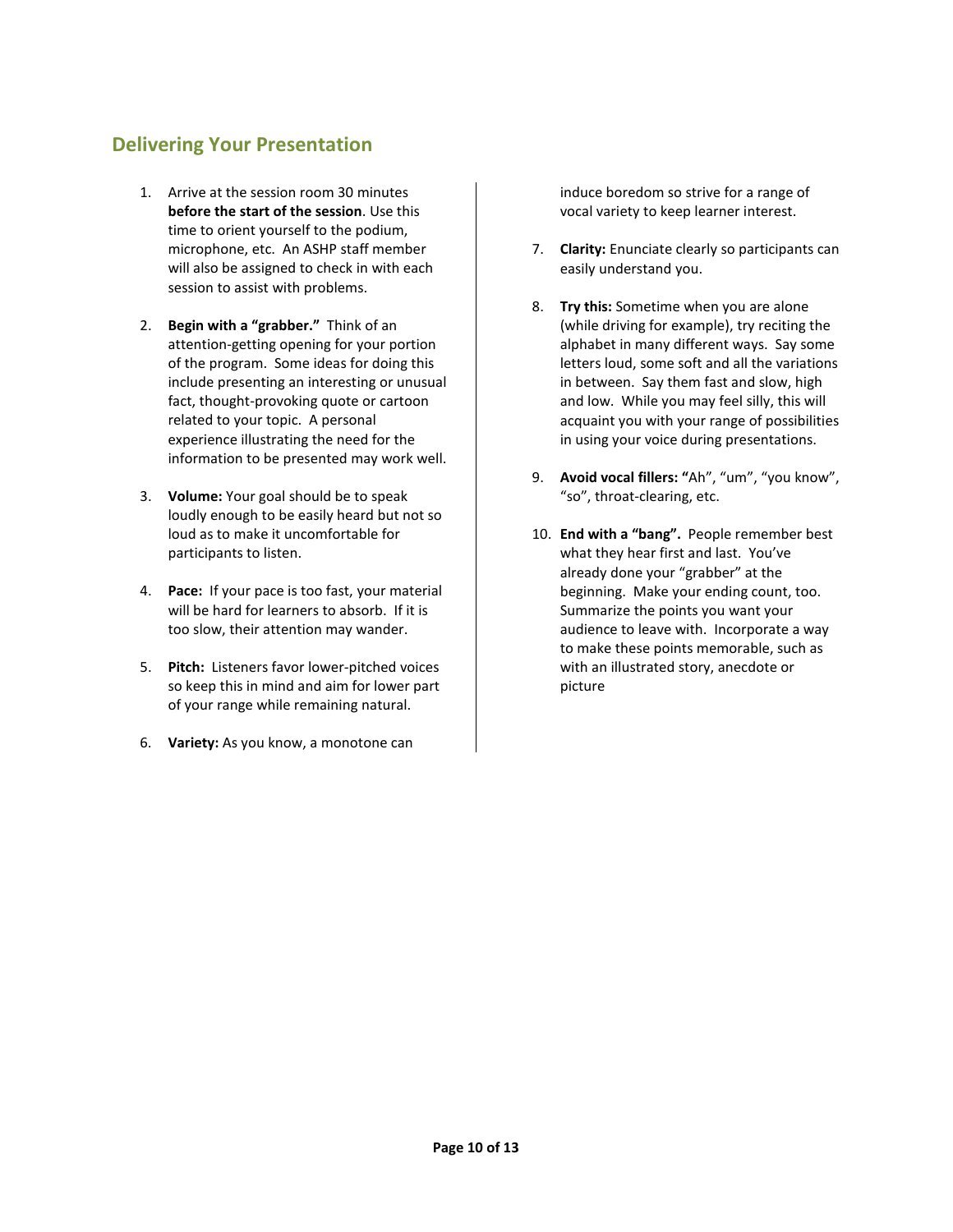# **ADDITIONAL RESOURCES**

<span id="page-10-0"></span><https://www.ashp.org/Meetings-and-Events/Get-Involved-in-a-Meeting/For-Presenters> The spot every presenter should visit for tools, resources, and guidance.

<https://www.acpe-accredit.org/continuing-education-provider-accreditation> ACPE Standards for educational activities.

# **CONTACT US**

**ASHP Educational Services Division** 4500 East-West Highway, Suite 900 Bethesda, MD 20814 [EducServ@ashp.org](mailto:EducServ@ashp.org)

<span id="page-10-1"></span>Plenary & Workshop Faculty: Cynthia von Heeringen [\(cvonheeringen@ashp.org\)](mailto:cvonheeringen@ashp.org) 301-664-8602 **Managers' Boot Camp:** David Chen [\(dchen@ashp.org\)](mailto:dchen@ashp.org) 301-664-8684 **Travel Questions:** Diane McCleskey [\(dmcleskey@ashp.org\)](mailto:dmcleskey@ashp.org) 540-785-6088

*"We bring CE to life."*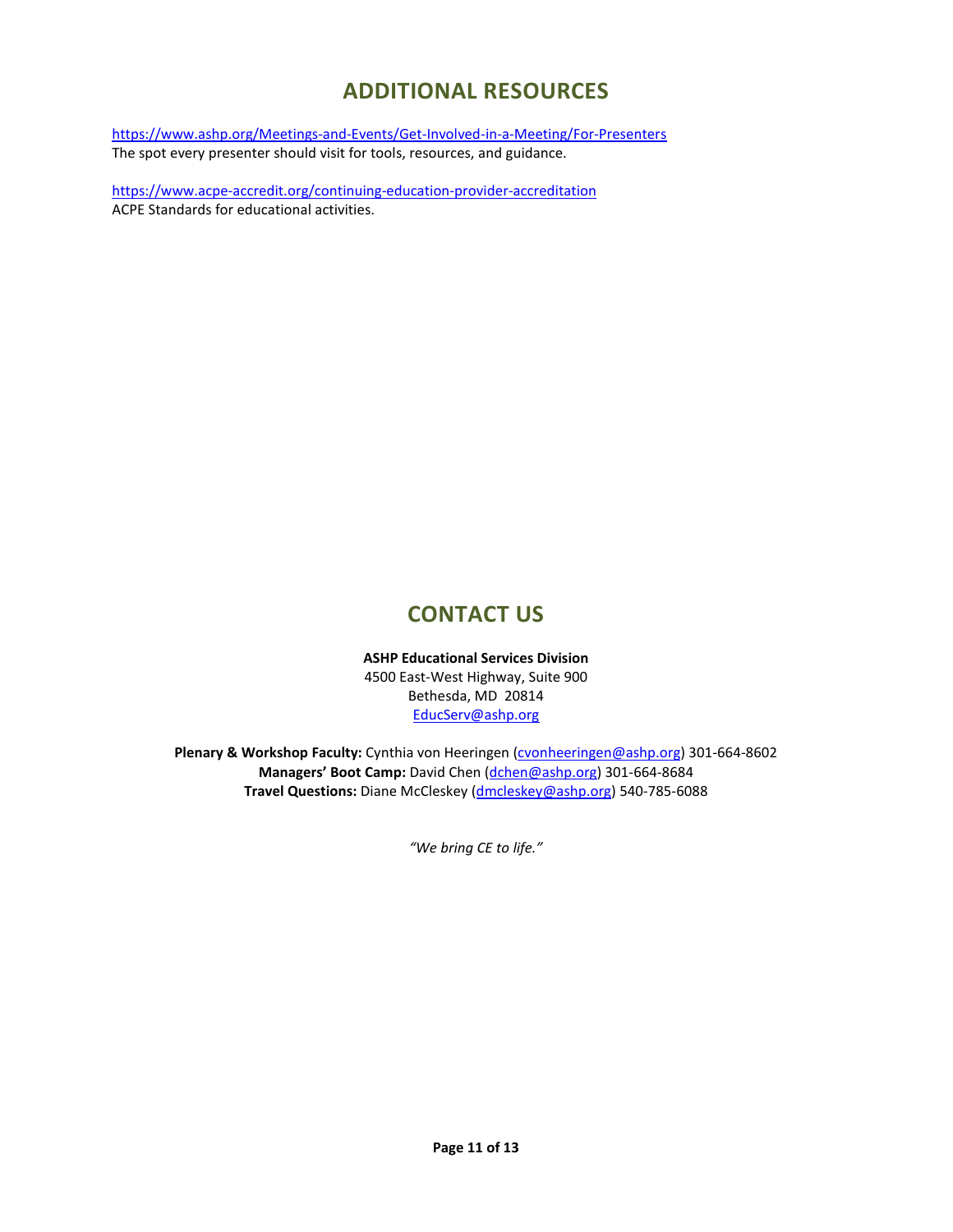# **APPENDIX A: ACTIVE LEARNING STRATEGIES**

<span id="page-11-0"></span>

| <b>Polling</b>                                                                                                                                                                                                                                                                                                                                                                                                                                                                                                                                                                                                                                                                                                                                                                                                                 | <b>Questions / Quizzes / Tests / Games</b>                                                                                                                                                                                                                                                                                                                                                                                                                                                                                                                                                                                                                                                                                                            |
|--------------------------------------------------------------------------------------------------------------------------------------------------------------------------------------------------------------------------------------------------------------------------------------------------------------------------------------------------------------------------------------------------------------------------------------------------------------------------------------------------------------------------------------------------------------------------------------------------------------------------------------------------------------------------------------------------------------------------------------------------------------------------------------------------------------------------------|-------------------------------------------------------------------------------------------------------------------------------------------------------------------------------------------------------------------------------------------------------------------------------------------------------------------------------------------------------------------------------------------------------------------------------------------------------------------------------------------------------------------------------------------------------------------------------------------------------------------------------------------------------------------------------------------------------------------------------------------------------|
| Get to know your learners by asking about who is in the audience. Examples:<br>"By a show of hands, how many clinical specialists are in the audience?<br>How many directors?<br>٠<br>How many from small/rural hospitals?<br>$\bullet$<br>How many from the west coast?<br>٠<br>How many have implemented an informatics program before?<br>$\bullet$<br>How many have some experience with medication reconciliation?"<br>$\bullet$<br>Choose factors about the audience that are relevant to your topic and poll so<br>that you and your learners can see who is there. Polling can ask questions<br>about what the learners are doing related to the material. Relate the<br>responses to the polling questions to the session topic.<br>Examples:<br>■ "How would you describe your level of implementation of medication | Ask multiple-choice or true/false questions.<br>Have participants raise their hands for the<br>different response options or simply have<br>them note their answer privately, then<br>provide the answer. Questions can be<br>used at the beginning, during and/or at the<br>end of a session. Pre- and post-test questions can be used to<br>start and end a session. Questions can be turned into a game<br>such as "Jeopardy" by giving the answer and asking participants<br>to identify the question. An example of a question used at the<br>2008 Summer Meeting Joint Commission session by presenter<br>Darryl Rich was:<br>"For MM.2.20 - Medication Storage, which of the following was<br>the top compliance issue scored on 2007 surveys: |
| reconciliation processes? High? (show of hands) Medium? Low? Today<br>you'll learn how to increase the implementation of these programs."<br>■ "How many of you have an emergency pharmacist in your ED?" How many<br>are full-time? How many are more than half-time? How many are less<br>than half-time? In today's session we'll show you how to get<br>support for increasing pharmacist time in the ED."<br>This method can be used with an electronic Audience Response<br>System (ARS) or with the "low-tech" version: hand-raising.                                                                                                                                                                                                                                                                                   | Refrigerator temperature checks<br>А.<br>No policy on how medications handled from<br>В.<br>removal/dispensing to medication administration and<br>returned if not used.<br><b>Medication Security</b><br>C.<br>Narcotic Control & Wastage"<br>D.<br>A "Jeopardy" question in a session on active learning strategies<br>was:<br>The answer is: "A hand-raising activity good for<br>engaging an audience at the beginning of a session."<br>The question is: "Polling."                                                                                                                                                                                                                                                                              |
| <b>Self-Assessment</b>                                                                                                                                                                                                                                                                                                                                                                                                                                                                                                                                                                                                                                                                                                                                                                                                         | <b>Interactive Scenario</b>                                                                                                                                                                                                                                                                                                                                                                                                                                                                                                                                                                                                                                                                                                                           |
| Have the participants complete a self-assessment tool that gives them insight<br>into their current knowledge or skill level and helps them identify their need<br>for the information the session will be covering. The tool can be formal (a<br>commercially available instrument, such as the "Insight Inventory" for<br>leadership skills (Insight Institute, Inc.) or an informal self-created scale that<br>may, for example, ask participants several questions about their level of skill<br>or experience in different aspects of your topic. For example, an informal<br>self-assessment of presentation skills asks participants to rate their level of<br>agreement with statements such as, "I make appropriate use of gestures<br>when appropriate." and "I make eye contact with audience members."             | A scenario describes a situation to be effectively resolved,<br>requiring the skill(s) being taught in an educational program. The<br>participants discuss what they think should be done in the<br>situation. An expert gives feedback to participants. Participants<br>can discuss in small groups, then report their ideas to the whole<br>group. You, as the expert, give feedback on whether or not their<br>ideas are likely to be effective. In addition, fellow participants<br>can share experiences and feedback.<br>For example, for a program for supervisors on performance<br>appraisal skills, describe a problem employee and ask how they<br>can be most effectively managed during their performance<br>review.                     |
| <b>Application Exercise</b>                                                                                                                                                                                                                                                                                                                                                                                                                                                                                                                                                                                                                                                                                                                                                                                                    | <b>Interactive Case Study</b>                                                                                                                                                                                                                                                                                                                                                                                                                                                                                                                                                                                                                                                                                                                         |
| In an application exercise, participants are asked to apply, or think about how<br>they will apply, what they have learned. Participants may do this type of<br>exercise independently, such as by filling out a worksheet designed<br>beforehand for this purpose, or they can be asked to discuss it with others<br>near them.<br>For example, participants can be asked to list challenges and obstacles they<br>may face and strategies for overcoming the obstacles when implementing an<br>informatics project, or they could form small groups and list steps they will<br>take to apply something in practice that they have learned in the session. An<br>advantage of working with others is that participants can brainstorm together<br>and hear different perspectives.                                           | Present a case in which you ask the participants to answer<br>questions about the patient and their<br>treatment. For example, what<br>information do they need about the<br>patient? What treatment do they<br>recommend? How would they handle<br>new developments in the case that<br>you describe to them?                                                                                                                                                                                                                                                                                                                                                                                                                                        |